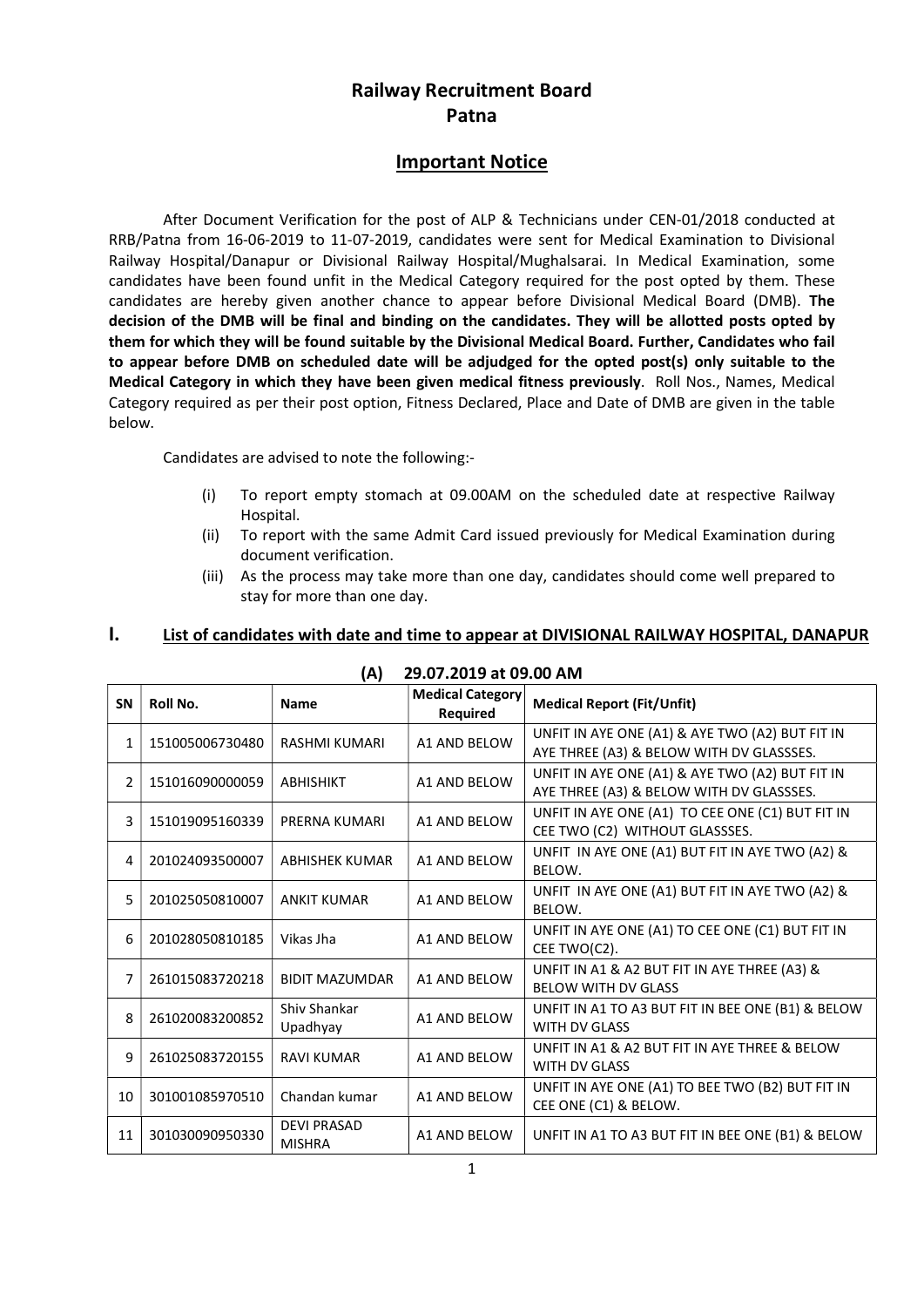| 12 | 361011079070907 | AASHISH RANJAN                | A1 AND BELOW        | UNFIT IN A1 TO B1 BUT FIT IN BEE TWO (B2) & BELOW<br>WITH DV GLASS.                         |
|----|-----------------|-------------------------------|---------------------|---------------------------------------------------------------------------------------------|
| 13 | 361019079280042 | <b>ANAND KUMAR</b>            | A1 AND BELOW        | UNFIT IN A1 TO A3 BUT FIT IN B1 & BELOW.                                                    |
| 14 | 421005095770269 | RAJNISH KUMAR                 | A1 AND BELOW        | UNFIT IN A1 & A2 BUT FIT IN AYE THREE & BELOW<br>WITH DV GLASS                              |
| 15 | 421009093490383 | Navanil kumar<br>mishra       | A1 AND BELOW        | UNFIT IN A1 BUT FIT IN AYE TWO (A2) & BELOW                                                 |
| 16 | 421015095770647 | GHANSHYAM<br><b>KUMAR</b>     | A1 AND BELOW        | UNFIT IN A1 TO A2 BUT FIT IN A3 & BELOW WITH<br>GLASS.                                      |
| 17 | 441017096690044 | <b>KRISHNA RAJ</b>            | A1 AND BELOW        | UNFIT IN A1 TO B2 BUT FIT IN C1 WITH GLASS.                                                 |
| 18 | 151001087880215 | PRATIBHA RANI                 | <b>A1 AND BELOW</b> | UNFIT IN A1 TO A2 BUT FIT IN A3 & BELOW WITH DV<br>GLASS.                                   |
| 19 | 151003092860206 | Shilpi Kumari                 | A1 AND BELOW        | UNFIT IN A1 TO A2 BUT FIT IN A3 & BELOW WITH DV<br>GLASS.                                   |
| 20 | 151007095160008 | <b>SOURAV KUMAR</b>           | A1 AND BELOW        | UNFIT IN A1 TO A2 BUT FIT IN A3 & BELOW WITH DV<br>GLASS.                                   |
| 21 | 151008087880113 | <b>PRATIK AKASH</b>           | A1 AND BELOW        | UNFIT IN A1 TO A2 BUT FIT IN A3 & BELOW WITH DV<br>GLASS.                                   |
| 22 | 151008090020023 | ABDUL WAHID<br><b>HUSSAIN</b> | A1 AND BELOW        | UNFIT IN A1 TO A2 BUT FIT IN A3 & BELOW WITH DV<br>GLASS.                                   |
| 23 | 151010090000070 | <b>RITA KUMARI</b>            | A1 AND BELOW        | UNFIT IN AYE ONE (A1) & AYE TWO (A2) BUT FIT IN<br>AYE THREE (A3) & BELOW WITH DV GLASSSES. |
| 24 | 151014090000086 | PRIYADARSHINI                 | A1 AND BELOW        | UNFIT IN AYE ONE (A1) & AYE TWO (A2) BUT FIT IN<br>AYE THREE (A3) & BELOW WITH GLASS.       |
| 25 | 151015090020107 | <b>ANSHU KUMAR</b>            | A1 And Below        | Unfit in Aye One (A1) to Aye Two (A2) but fit in Aye<br>Three (A3) & below with DV glass.   |
| 26 | 151016006730076 | <b>SUNNY KUMAR</b>            | A1 AND BELOW        | UNFIT IN AYE ONE (A1) & AYE TWO (A2) BUT FIT IN<br>AYE THREE (A3) & BELOW WITH DV GLASS.    |
| 27 | 151016086960173 | PREETY KUMARI                 | A1 AND BELOW        | UNFIT IN AYE ONE (A1) BUT FIT IN AYE TWO (A2) &<br>BELOW.                                   |
| 28 | 151017006730108 | <b>ASHWINEE AKASH</b>         | A1 AND BELOW        | UNFIT IN A1 BUT FIT IN A2 & BELOW.                                                          |
| 29 | 151022095160046 | PINKI KUMARI                  | A1 AND BELOW        | UNFIT IN AYE ONE (A1) BUT FIT IN AYE TWO (A2) &<br>BELOW.                                   |
| 30 | 151025095170005 | <b>AKHILESH KUMAR</b>         | A1 AND BELOW        | UNFIT IN A1 TO A3 BUT FIT IN B1 & BELOW.                                                    |

## (B) 30.07.2019 at 09.00 AM

| <b>SN</b> | Roll No.        | <b>Name</b>                            | <b>Medical Category</b><br>Required | <b>Medical Report (Fit/Unfit)</b>                                                          |
|-----------|-----------------|----------------------------------------|-------------------------------------|--------------------------------------------------------------------------------------------|
| 31        | 151026095160163 | <b>JAYANT KUMAR</b>                    | A1 AND BELOW                        | UNFIT IN AYE ONE (A1) TO BEE ONE (B1) BUT FIT IN<br>BEE TWO (B2) & BELOW.                  |
| 32        | 151027095160025 | Vikash Kumar                           | A1 AND BELOW                        | UNFIT IN AYE ONE (A1) BUT FIT IN AYE TWO (A2) &<br>BELOW.                                  |
| 33        | 151029095640073 | ANAMBIKA<br><b>KUMARI</b>              | A1 AND BELOW                        | UNFIT IN AYE ONE (A1) & AYE TWO (A2) BUT FIT IN<br>AYE THREE (A3) & BELOW WITH DV GLASSSES |
| 34        | 201004093500073 | RAKESH KUMAR<br>SINGH                  | A1 AND BELOW                        | UNFIT IN AYE ONE (A1) TO AYE THREE (A3) BUT FIT IN<br>BEE ONE (B1) & BELOW WITH DV GLASS.  |
| 35        | 201015050810004 | ABUZER RAHMANI                         | A1 AND BELOW                        | UNFIT IN AYE ONE (A1) TO AYE TWO (A2) BUT FIT IN<br>AYE THREE (A3) & BELOW WITH DV GLASS.  |
| 36        | 221014083480955 | <b>RUDRA PRAKASH</b><br><b>CHAUHAN</b> | A1 AND BELOW                        | UNFIT IN AYE ONE(A1) & A2 BUT FIT IN A3 & BELOW<br>WITH DV GLASS.                          |
| 37        | 261024079090548 | SANDIP SANDAL                          | A1 AND BELOW                        | UNFIT IN AYE ONE (A1) & AYE TWO (A2) BUT FIT IN<br>AYE THREE (A3) & BELOW WITH DV GLASS.   |
| 38        | 261025096220072 | <b>SHATRUGHAN</b><br><b>KUMAR</b>      | A1 AND BELOW                        | UNFIT IN AYE ONE (A1) TO CEE ONE (C1) BUT FIT IN<br>CEE TWO(C2) WITH DV GLASSES B/E.       |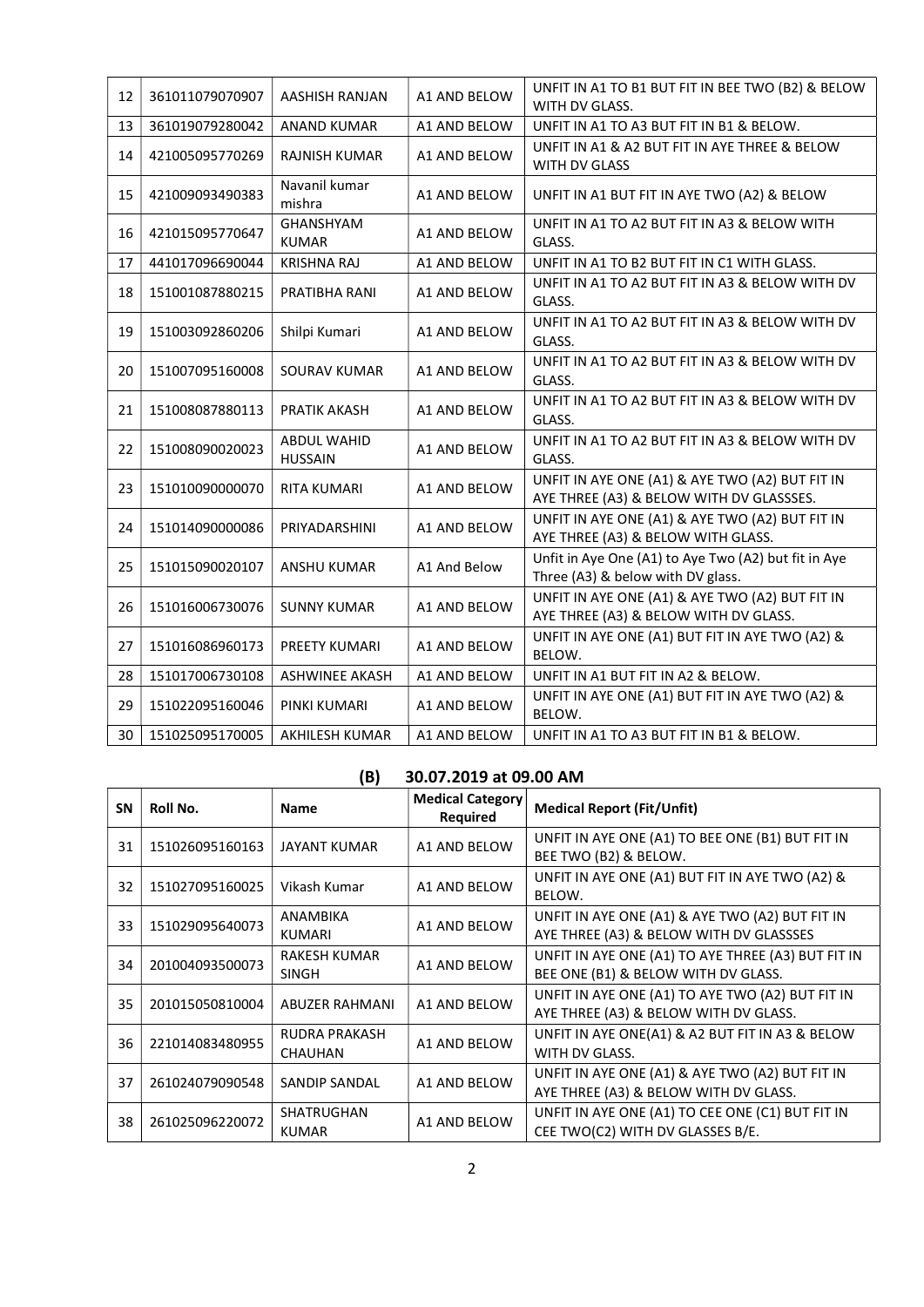| 39 | 301008085750363 | <b>CHANDAN KUMAR</b>                    | A1 AND BELOW | UNFIT IN AYE ONE (A1) BUT FIT IN AYE TWO (A2) &<br>BELOW.                                 |
|----|-----------------|-----------------------------------------|--------------|-------------------------------------------------------------------------------------------|
| 40 | 301008086050198 | PAVAN KUMAR                             | A1 AND BELOW | UNFIT IN AYE ONE (A1) & AYE TWO (A2) BUT FIT IN<br>AYE THREE(A3) & BELOW WITH DV GLASS    |
| 41 | 301010091020101 | PANKAJ KUMAR                            | A1 AND BELOW | UNFIT IN AYE ONE (A1) BUT FIT IN AYE TWO & BELOW                                          |
| 42 | 301010091020152 | <b>SANTU KUMAR</b>                      | A1 AND BELOW | UNFIT IN AYE ONE (A1) BUT FIT IN AYE TWO & BELOW                                          |
| 43 | 301011026180046 | SRINIVAS KUMAR                          | A1 AND BELOW | UNFIT IN AYE ONE (A1) & AYE TWO (A2) BUT FIT IN<br>AYE THREE & BELOW WITH DV GLASS        |
| 44 | 301012077590037 | Saurav suman                            | A1 AND BELOW | UNFIT IN AYE ONE (A1) BUT FIT IN AYE TWO & BELOW                                          |
| 45 | 301012086050282 | <b>MD FARHAN</b><br>AHMAD               | A1 AND BELOW | UNFIT IN AYE ONE (A1) & AYE TWO (A2) BUT FIT IN<br>AYE THREE & BELOW WITH DV GLASS        |
| 46 | 301012094660001 | <b>SUYOG SHARMA</b>                     | A1 AND BELOW | TEMPORARY UNFIT (BILATERAL RENAL STONE).                                                  |
| 47 | 301013078720427 | <b>PAPPU KUMAR</b><br>YADAV             | A1 AND BELOW | UNFIT IN AYE ONE (A1) & AYE TWO (A2) BUT FIT IN<br>AYE THREE (A3) & BELOW WITH DV GLASS.  |
| 48 | 301016085730058 | DINESH KUMAR                            | A1 AND BELOW | UNFIT IN AYE ONE (A1) TO BEE TWO (B2) BUT FIT IN<br>CEE ONE (C1) & BELOW.                 |
| 49 | 301024034690071 | <b>GAJENDRA KUMAR</b>                   | A1 AND BELOW | UNFIT IN AYE ONE (A1) BUT FIT IN AYE TWO (A2) &<br>BELOW.                                 |
| 50 | 301024094660099 | Preetam Singh                           | A1 AND BELOW | UNFIT IN AYE ONE (A1) & AYE TWO (A2) BUT FIT IN<br>AYE THREE (A3) & BELOW WITH DV GLASS.  |
| 51 | 301025078720011 | Rajiv Ranjan                            | A1 AND BELOW | UNFIT IN AYE ONE (A1) & AYE TWO (A2) BUT FIT IN<br>AYE THREE (A3) & BELOW WITH DV GLASS.  |
| 52 | 311029085540527 | <b>MUDEY GITESH</b><br><b>VITHALRAO</b> | A1 AND BELOW | UNFIT IN AYE ONE (A1) TO AYE TWO (A2) BUT FIT IN<br>AYE THREE (A3) & BELOW WITH DV GLASS. |
| 53 | 361006079890180 | DHIRAJ KUMAR                            | A1 AND BELOW | UNFIT IN AYE ONE (A1) TO AYE TWO (A2) BUT FIT IN<br>AYE THREE (A3) & BELOW WITH DV GLASS. |
| 54 | 361010006030239 | <b>MD SIRAJUL</b><br><b>HAQUE</b>       | A1 AND BELOW | UNFIT IN AYE ONE (A1) TO AYE TWO (A2) BUT FIT IN<br>AYE THREE (A3) & BELOW WITH DV GLASS. |
| 55 | 361010079070279 | <b>VIRENDRA KUMAR</b>                   | A1 AND BELOW | UNFIT IN AYE ONE (A1) TO BEE TWO (B2) BUT FIT IN<br>CEE ONE (C1) & BELOW.                 |
| 56 | 361015079070567 | RAUSHAN<br>PRABHAT                      | A1 AND BELOW | UNFIT IN AYE ONE (A1) TO BEE TWO (B2) BUT FIT IN<br>CEE ONE (C1) & BELOW.                 |
| 57 | 361016079070915 | MD FAIZ RAZA<br>ANSARI                  | A1 AND BELOW | UNFIT IN AYE ONE (A1) TO BEE TWO (B2) BUT FIT IN<br>CEE ONE (C1) & BELOW WITH DV GLASS.   |
| 58 | 381013079900353 | <b>SHESH NATH</b><br>SHARMA             | A1 AND BELOW | UNFIT IN AYE ONE (A1) TO CEE ONE (C1) BUT FIT IN<br>CEE TWO(C2) WITH DV GLASSES.          |
| 59 | 381030079900292 | SANJEET KUMAR<br>SUMAN                  | A1 AND BELOW | UNFIT IN AYE ONE (A1) AND AYE TWO (A2) BUT FIT IN<br>AYE THREE & BELOW WITH DV GLASS.     |
| 60 | 421001093490435 | <b>MANISH KUMAR</b><br>PRASAD           | A1 AND BELOW | UNFIT IN AYE ONE (A1) BUT FIT IN AYE TWO (A2) &<br>BELOW.                                 |

## (C) 31.07.2019 at 09.00 AM

| <b>SN</b> | Roll No.        | <b>Name</b>                     | <b>Medical Category</b><br>Required | <b>Medical Report (Fit/Unfit)</b>                                                     |
|-----------|-----------------|---------------------------------|-------------------------------------|---------------------------------------------------------------------------------------|
| 61        | 421005095770077 | ABHIMANYU<br><b>KUMAR SINGH</b> | A1 AND BELOW                        | UNFIT IN AYE ONE (A1) BUT FIT IN AYE TWO (A2) &<br>BELOW.                             |
| 62        | 421006088250161 | <b>MUKESH KUMAR</b>             | A1 AND BELOW                        | UNFIT IN AYE ONE (A1) AND AYE TWO (A2) BUT FIT IN<br>AYE THREE & BELOW WITH DV GLASS. |
| 63        | 421006095770006 | <b>MAHESH KUMAR</b>             | A1 AND BELOW                        | UNIFT IN AYE (A) TO BEE (B) BUT FIT IN CEE ONE (C1) &<br>BELOW.                       |
| 64        | 421007093490311 | <b>VIKASH KUMAR</b>             | A1 AND BELOW                        | UNFIT IN AYE ONE (A1) BUT FIT IN AYE TWO (A2) &<br>BELOW.                             |
| 65        | 421021093490742 | AMRENDRA SINHA                  | A1 And Below                        | UNFIT IN AYE ONE (A1) BUT FIT IN AYE TWO (A2) &<br>BELOW.                             |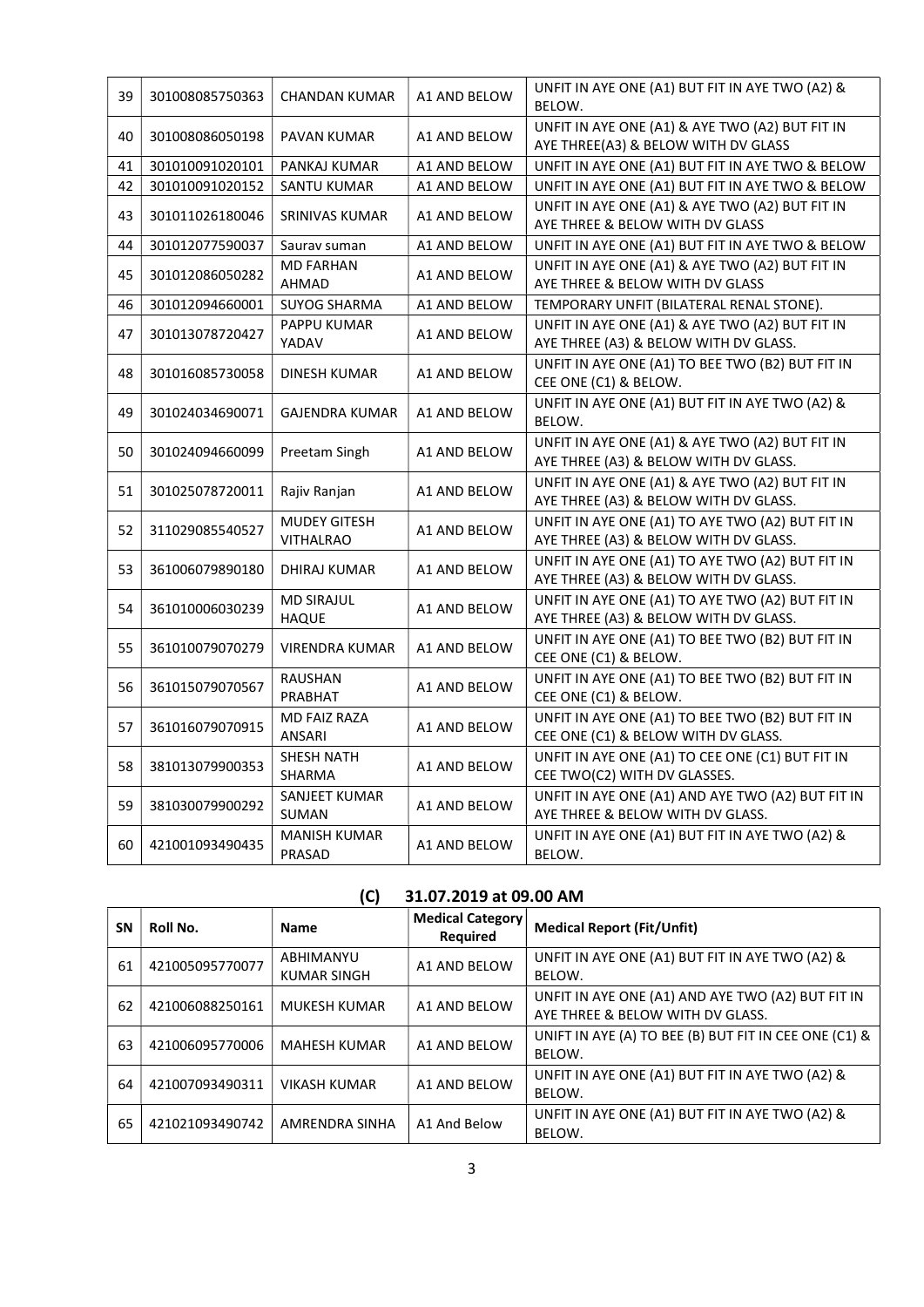| 66 | 421025088260125 | <b>SHANKAR SHARAN</b>            | A1 AND BELOW        | UNFIT IN AYE ONE (A1) TO B2 BUT FIT IN C1 & BELOW.                                                     |
|----|-----------------|----------------------------------|---------------------|--------------------------------------------------------------------------------------------------------|
| 67 | 151005090000072 | <b>MANISH KUMAR</b>              | A1 AND BELOW        | UNFIT IN AYE ONE (A1) TO BEE ONE (B1) BUT FIT IN<br>BEE TWO (B2) & BELOW.                              |
| 68 | 461029014050069 | ASHISH KUMAR                     | A1 AND BELOW        | UNFIT IN AYE ONE (A1) BUT FIT IN AYE TWO (A2) &<br>BELOW.                                              |
| 69 | 461029081160154 | MD TANBIR ALAM                   | A1 AND BELOW        | UNFIT IN AYE ONE (A1) TO AYE THREE (A3) BUT FIT IN<br>BEE ONE (B1) & BELOW WITH DV GLASS.              |
| 70 | 461030081160749 | RAJA BHARTHARI                   | A1 AND BELOW        | UNFIT IN AYE ONE (A1) BUT FIT IN AYE TWO (A2) &<br>BELOW.                                              |
| 71 | 151026006730555 | RAGINI PRITAM                    | A1 AND BELOW        | UNFIT IN AYE ONE (A1) BUT FIT IN AYE TWO (A2) &<br>BELOW WITH DV GLASS.                                |
| 72 | 301009092350271 | <b>SUNNY DEV</b><br><b>KUMAR</b> | A1 And Below        | Unfit in Aye One (A1) to Bee Two (B2) but fit in Cee<br>One (C1) & below. Lasik Sear +ve in both eyes. |
| 73 | 151015092860105 | LAXMI KUMARI                     | A1 AND BELOW        | UNFIT IN AYE ONE (A1) BUT FIT IN AYE TWO (A2) &<br>BELOW.                                              |
| 74 | 221008083480080 | PREM RAJ MEENA                   | A1 AND BELOW        | UNFIT IN AYE ONE (A1) BUT FIT IN AYE TWO (A2) &<br>BELOW.                                              |
| 75 | 221022082080072 | RAJKUMAR MEENA                   | A1 AND BELOW        | UNFIT IN AYE ONE (A1) AND AYE TWO (A2) BUT FIT IN<br>AYE THREE (A3) & BELOW WITH DV GLASS.             |
| 76 | 391014086100079 | MUNI RAM MEENA                   | A1 AND BELOW        | UNFIT IN AYE ONE (A1) AND AYE TWO (A2) BUT FIT IN<br>AYE THREE (A3) & BELOW WITH DV GLASS.             |
| 77 | 171015087470661 | MUKLESH KUMAR                    | A1 AND BELOW        | Unfit in Bee One (B1) to Bee Two (B2) but fit in Cee<br>One (C1) & below.                              |
| 78 | 171023087470221 | ASHISH RANJAN                    | A1 AND BELOW        | Unfit in Bee One (B1) to Bee Two (B2) but fit in Cee<br>One (C1) & below.                              |
| 79 | 301009077590049 | VICKY KUMAR                      | A1 AND BELOW        | Unfit in Aye One (A1) to Aye Three (A3) but fit in Bee<br>One (B1) & below.                            |
| 80 | 151027090000211 | SHANKAR KUMAR                    | A1 AND BELOW        | Unfit in Bee One (B1) but fit in Bee Two (B2) & below.                                                 |
| 81 | 421003088250021 | RAVISHKANT<br><b>KUMAR</b>       | A1 AND BELOW        | Unfit in Bee One (B1) to Cee One (C1) but fit in Cee<br>Two (C2) & below.                              |
| 82 | 301029084810544 | <b>SUNIL KUMAR</b><br>SHARMA     | A1 AND BELOW        | Unfit in Bee One (B1) to Cee One (C1) but fit in Cee<br>Two (C2) & below.                              |
| 83 | 461013081162856 | SANJAY KUMAR<br>NISAD            | A1 AND BELOW        | Unfit in Aye One (A1) but fit in Aye Two (A2) & below.                                                 |
| 84 | 421019088250128 | <b>RAVI KUMAR</b>                | A1 AND BELOW        | Unfit in Bee One (B1) to Bee Two (B2) but fit in Cee<br>One (C1) & below.                              |
| 85 | 151004006730354 | RAUSHAN KUMAR                    | A1 AND BELOW        | Unfit in Aye One (A1) but fit in Aye Two (A2) & below.                                                 |
| 86 | 151003095640134 | RAJEEV KUMAR                     | A1 AND BELOW        | Unfit in Aye One (A1) but fit in Aye Two (A2) & below.                                                 |
| 87 | 151005090060055 | AVINASH KUMAR                    | A1 AND BELOW        | Unfit in Aye One (A1) to Aye Two (A2) BUT FIT IN AYE<br>THREE (A3) & BELOW WITH DV GLASS.              |
| 88 | 151027095640138 | <b>ABHISHEK GAURAV</b>           | A1 And Below        | Unfit in Aye One (A1) but fit in Aye Two (A2) & below.                                                 |
| 89 | 301018085760432 | <b>SUMAN KUMAR</b>               | <b>B1 And Below</b> | Unfit in Bee One (B1) but fit in Bee Two (B2) & below.                                                 |

# II. List of candidates with date and time to appear at DIVISIONAL RAILWAY HOSPITAL, MUGHALSARAI

| <b>SN</b> | Roll No.        | <b>Name</b>                      | Medical Category  <br>Required | <b>Medical Report (Fit/Unfit)</b>                                           |  |  |
|-----------|-----------------|----------------------------------|--------------------------------|-----------------------------------------------------------------------------|--|--|
| 90        | 121029091050836 | MD ADNAN<br><b>KHAN</b>          | A1 And Below                   | UNFIT IN AYE ONE (A1) BUT FIT IN AYE TWO (A2) &<br>BELOW.                   |  |  |
| 91        | 141004083750205 | <b>RAJESH PRASAD</b><br>SINGH    | A1 And Below                   | UNFIT IN AYE ONE (A1) TO AYE TWO (A2) BUT FIT IN<br>AYE THREE (A3) & BELOW. |  |  |
| 92        | 151002095160074 | ASHISH KUMAR<br><b>CHOUDHARY</b> | A1 And Below                   | UNFIT IN AYE ONE (A1) TO AYE TWO (A2) BUT FIT IN<br>AYE THREE (A3) & BELOW. |  |  |

(A) 29.07.2019 at 09.00 AM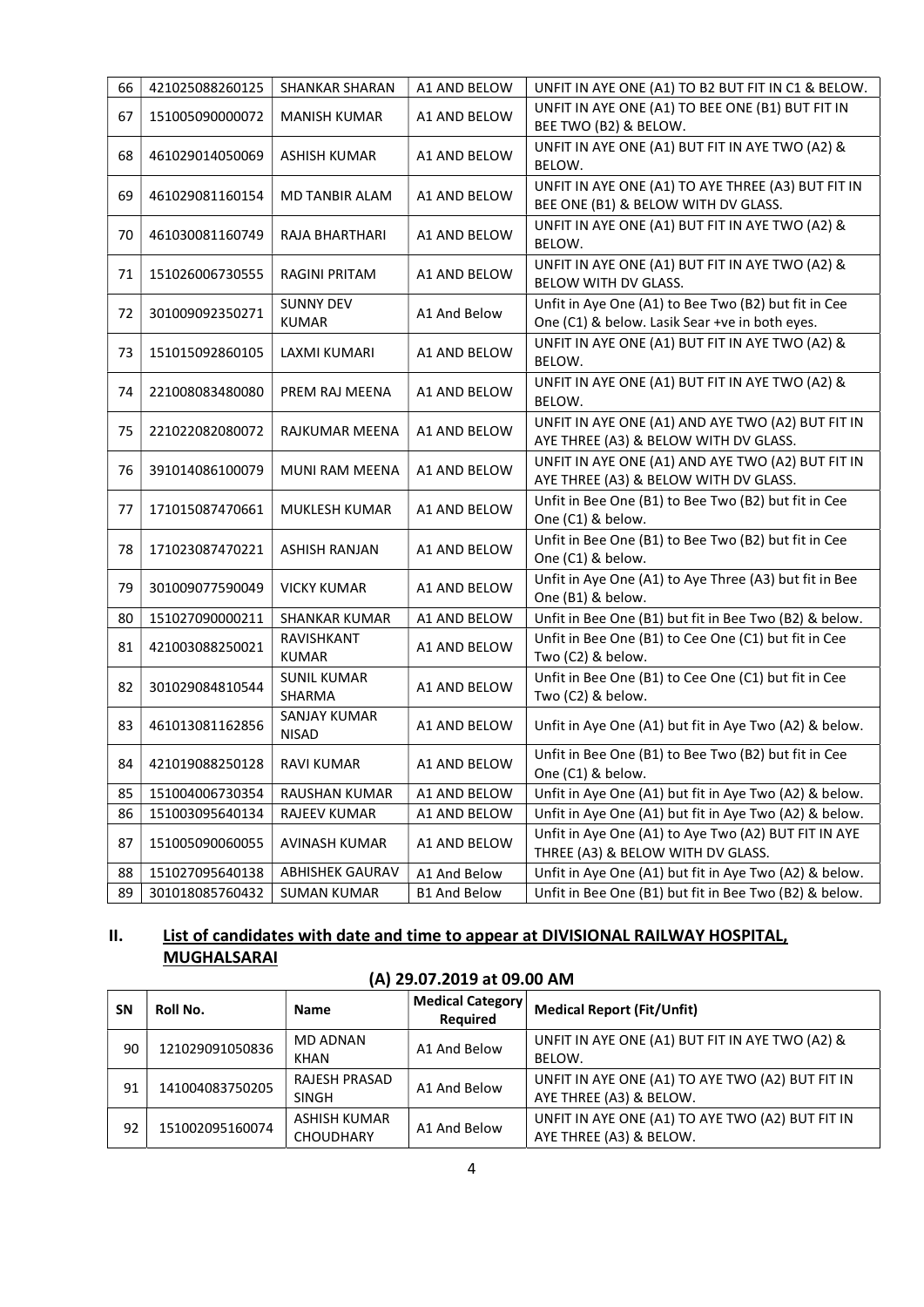| 93        | 151008095640005 | <b>AMIT RANJAN</b>              | A1 And Below            | UNFIT IN AYE ONE (A1) TO BEE ONE (B1) BUT FIT IN<br>BEE TWO (B2) & BELOW.                 |  |
|-----------|-----------------|---------------------------------|-------------------------|-------------------------------------------------------------------------------------------|--|
| 94        | 151010095640029 | <b>GAURAV</b><br><b>KRISHNA</b> | A1 And Below            | UNFIT IN AYE ONE (A1) BUT FIT IN AYE TWO (A2) &<br>BELOW.                                 |  |
| 95        | 301004096820158 | <b>VIJAY KUMAR</b>              | A1 And Below            | UNFIT IN AYE ONE (A1) TO AYE TWO (A2) BUT FIT IN<br>AYE THREE (A3) & BELOW.               |  |
| 96        | 301015084810151 | LANIL SUMMER<br><b>SHEKHAR</b>  | A1 And Below            | UNFIT IN AYE ONE (A1) TO AYE THREE (A3) BUT FIT IN<br>BEE ONE (B1) & BELOW.               |  |
| 97        | 301026092390009 | <b>NIKHIL ANAND</b>             | A1 And Below            | UNFIT IN AYE ONE (A1) TO AYE THREE (A3) BUT FIT IN<br>BEE ONE (B1) & BELOW WITH DV GLASS  |  |
| 98        | 121021085800003 | <b>AJIT KUMAR</b><br>PANDIT     | A1 And Below            | UNFIT IN AYE ONE (A1) TO AYE TWO (A2) BUT FIT IN<br>AYE THREE (A3) & BELOW.               |  |
| 99        | 151001006730318 | ADITYA KUMAR                    | A1 And Below            | UNFIT IN AYE ONE (A1) TO AYE TWO (A2) BUT FIT IN<br>AYE THREE (A3) & BELOW WITH DV GLASS. |  |
| 100       | 151003006730171 | <b>BASANT KUMAR</b>             | A1 And Below            | UNFIT IN AYE ONE (A1) TO AYE TWO (A2) BUT FIT IN<br>AYE THREE (A3) & BELOW WITH DV GLASS. |  |
| 101       | 151003090000079 | <b>AMIT KUMAR</b>               | A1 And Below            | UNFIT IN AYE ONE (A1) TO AYE TWO (A2) BUT FIT IN<br>AYE THREE (A3) & BELOW.               |  |
| 102       | 151010087880002 | <b>RUPESH KUMAR</b>             | A1 And Below            | UNFIT IN AYE ONE (A1) TO AYE TWO (A2) BUT FIT IN<br>AYE THREE (A3) & BELOW.               |  |
| 103       | 151011095160065 | <b>AMIT KUMAR</b>               | A1 And Below            | UNFIT IN AYE ONE (A1) TO AYE TWO (A2) BUT FIT IN<br>AYE THREE (A3) & BELOW.               |  |
| 104       | 151012095640002 | <b>GAUTAM</b><br><b>KUMAR</b>   | A1 And Below            | UNFIT IN AYE ONE (A1) & AYE TWO (A2) BUT FIT IN<br>AYE THREE (A3) & BELOW WITH DV GLASS.  |  |
| 105       | 151020042730074 | DEEPAK KUMAR                    | A1 And Below            | UNFIT IN AYE ONE (A1) BUT FIT IN AYE TWO (A2) &<br>BELOW.                                 |  |
| 106       | 151021006730064 | <b>SUSHIL KUMAR</b>             | A1 And Below            | Not Fit in Aye One (A1) & below.                                                          |  |
| 107       | 151029095160103 | <b>RAVI PRAKASH</b>             | A1 And Below            | UNFIT IN AYE ONE(A1) & A2 BUT FIT IN A3 & BELOW.                                          |  |
| 108       | 261006079090338 | RAJESH KUMAR<br><b>MAHATO</b>   | A1 And Below            | UNFIT IN AYE ONE(A1) & A2 BUT FIT IN A3 & BELOW.                                          |  |
| 109       | 261013083720019 | RAJENDRA<br>YADAV               | A1 And Below            | UNFIT IN AYE ONE(A1) & A2 BUT FIT IN A3 & BELOW<br>WITH DV GLASS.                         |  |
|           |                 |                                 |                         |                                                                                           |  |
|           |                 | (B)                             | 30.07.2019 at 09.00 AM  |                                                                                           |  |
|           |                 |                                 | <b>Medical Category</b> |                                                                                           |  |
| <b>SN</b> | Roll No.        | <b>Name</b>                     | Required                | <b>Medical Report (Fit/Unfit)</b>                                                         |  |
| 110       | 261018027900004 | <b>KUMAR SONAL</b>              | A1 And Below            | UNFIT IN AYE ONE(A1) & A2 BUT FIT IN A3 & BELOW<br>WITH DV GLASS.                         |  |
| 111       | 261021083200236 | NANDLAL<br><b>SINGH</b>         | A1 And Below            | UNFIT IN AYE ONE (A1) & AYE TWO (A2) BUT FIT IN<br>AYE THREE(A3) & BELOW WITH DV GLASS    |  |
| 112       | 301008094660051 | ABHISHEK<br>RANJAN              | A1 And Below            | UNFIT IN AYE ONE (A1) & AYE TWO (A2) BUT FIT IN<br>AYE THREE(A3) & BELOW                  |  |
| 113       | 301008094660237 | RITU RAJ                        | A1 And Below            | UNFIT IN AYE ONE (A1) BUT FIT IN AYE TWO & BELOW                                          |  |
| 114       | 301009091020189 | NAVALESH<br><b>KUMAR</b>        | A1 And Below            | UNFIT IN AYE ONE (A1) & AYE TWO (A2) BUT FIT IN<br>AYE THREE & BELOW WITH DV GLASS        |  |
| 115       | 301019084810046 | <b>ASHISH ANAND</b>             | A1 And Below            | UNFIT IN AYE ONE (A1) & AYE TWO (A2) BUT FIT IN<br>AYE THREE & BELOW WITH DV GLASS        |  |
| 116       | 301020086050456 | PRINCE KUMAR<br>SHARMA          | A1 And Below            | UNFIT IN AYE ONE (A1) BUT FIT IN AYE TWO (A2) &<br>BELOW.                                 |  |
| 117       | 301020086060182 | <b>ARUN KUMAR</b>               | A1 And Below            | UNFIT IN AYE ONE (A1) TO BEE ONE (B1) BUT FIT IN<br>BEE TWO (B2) & BELOW.                 |  |
| 118       | 301022041800001 | SANJEET<br><b>KUMAR</b>         | A1 And Below            | UNFIT IN AYE ONE (A1) & AYE TWO (A2) BUT FIT IN<br>AYE THREE (A3) & BELOW                 |  |